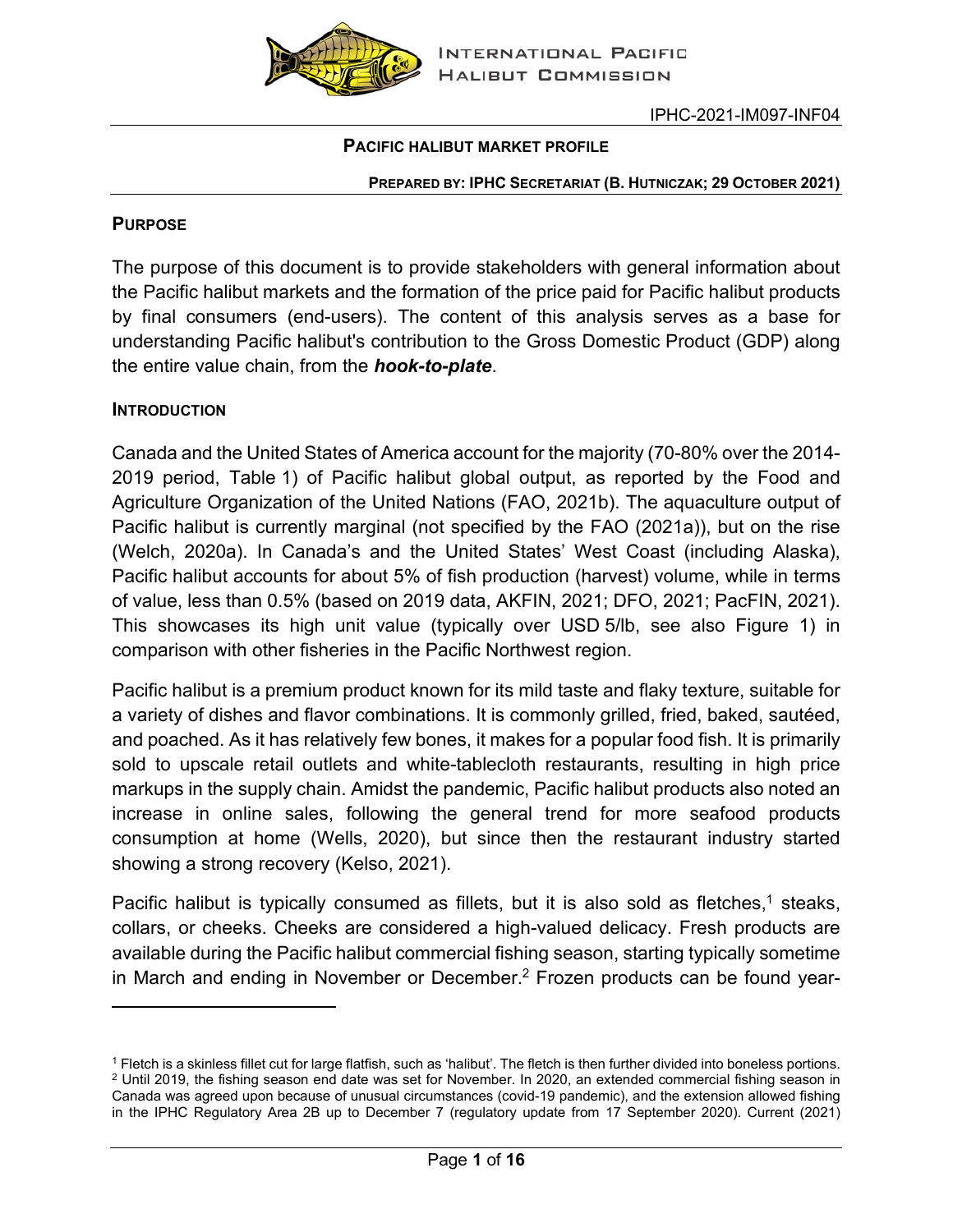round. Excess fish parts are ground and discharged as waste or turned into fish meal (AFSC, 2019).

The majority of Pacific halibut on the North American market is produced from fish landed in Alaska or British Columbia, and processed in Canada or the United States, but wholesalers carry also Pacific halibut products originating from Russian waters processed in China. These are typically offered in the form of fletches (Tradex, 2021c).

The main substitute product is Atlantic halibut, but weak substitutes include Pacific cod and other whitefish (AFSC, 2019).

|            | 2014   | 2015   | 2016   | 2017   | 2018  | 2019   | $2020^{(1)}$ |
|------------|--------|--------|--------|--------|-------|--------|--------------|
| Canada     | 3,619  | 3,710  | 3.747  | 3,812  | 3,330 | 3,163  | 2,959        |
| <b>USA</b> | 10,479 | 11,008 | 11,286 | 11,895 | 9,877 | 11,203 | 10,106       |
| Russia     | 4,754  | 4,220  | 4,346  | 3,895  | 5,932 | 4,172  | NA           |
| % IPHC     | 74.8%  | 77.7%  | 77.6%  | 80.1%  | 69.0% | 77.5%  | <b>NA</b>    |

<span id="page-1-0"></span>*Table 1: Global Pacific halibut production (t, 2014-2020).*

(1) Based on IPHC data. Note that the FAO data in principle should include harvest volume for all commercial, industrial, recreational, and subsistence purposes, and aquaculture. However, the FAO values for Canada and USA align with commercial landings reported by DFO (2021) and NOAA (2021a).



*Notes*: Based on eLandings data (ADFG, 2021). Converted from nominal to real prices using Consumer Price Index (CPI, BLS 2021), with baseline in January 2019.

<span id="page-1-1"></span>*Figure 1: Average monthly Pacific halibut ex-vessel price in Alaska.*

regulations provide for the fishing season lasting until December 7 in all IPHC Regulatory Areas (latest update from 22 February 2021).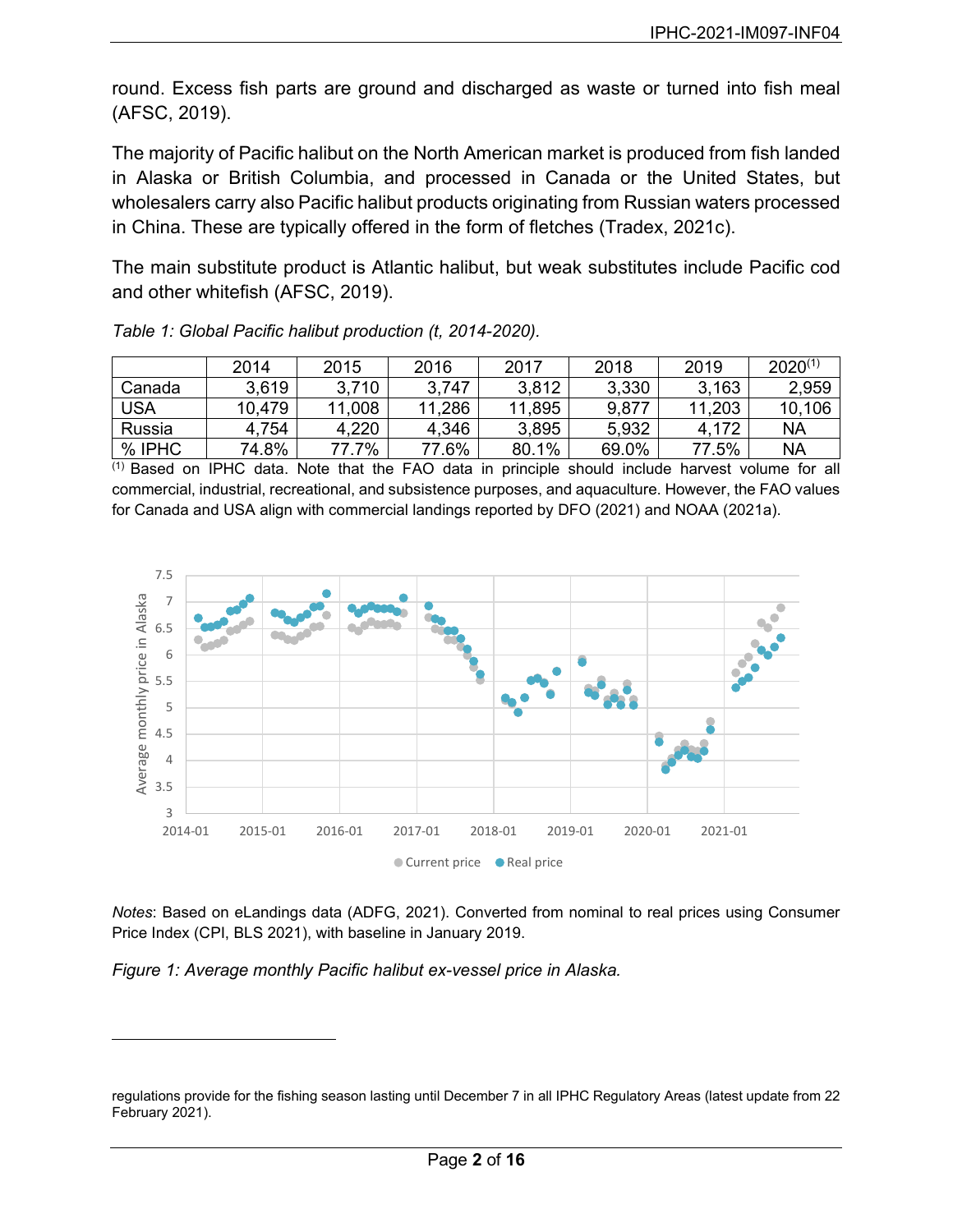#### **PROCESSING AND PRIMARY WHOLESALE**

The total value of Pacific halibut products processed by Alaska and British Columbia (i.e., wholesale value) $3$  in 2019 was about USD 165.3 mil., of which Alaska accounted for 66%.4 The covid-19 pandemic had a considerable impact on the 2020 output of the processing sector in Alaska. The state noted a year-on-year drop in wholesale value by 28%, from USD 108.7 mil. in 2019 to USD 78.3 mil in 2020. The 2021 season was marked by a prompt recovery, with wholesale prices continuing an upward trend throughout the year (Tradex, 2021a). No Pacific halibut-specific statistics are currently available for the processing sector in British Columbia in 2020, <sup>5</sup> but monthly data on sales by the *Seafood product preparation and packaging* sector suggest a slow start of the 2020 season (year-on-year drop in July by 40% and in August by 20%, data for January-June suppressed to meet the confidentiality requirements) that picked up in the period from September to December, resulting in nearly the same output in terms of value when compared with 2019 (Statistics Canada, 2021b). Early indicators for 2021 (data available for July and August) suggest further strong recovery with a 29% year-on-year increase in sales (Statistics Canada, 2021b).

The main Pacific halibut product of both Alaska and British Columbia is headed and gutted (H&G fish). It accounted for 65% of 2019 Alaska production and 81% of 2018 British Columbia production. Fresh products dominate British Columbia's production (90% output value in 2018, includes fresh dressed fish and fresh fillets), while Alaska delivers a mix of fresh and frozen products (fresh products typically account for 50-60% of output value). [Figure 2](#page-3-0) and [Figure 3](#page-4-0) show year-to-year changes in Pacific halibut processing output by type of product (fresh, frozen, other) and wholesale value in comparison with landings value.

H&G fish are typically available as individually quick frozen (IQF) product, most commonly 60-80lb in size.<sup>6</sup> H&G fish marketed in North America are typically produced by national

<sup>3</sup> This excludes commercial production in Washington, Oregon, and California (collectively, WOC). See details on gaps in economic statistics for the Pacific halibut processing sector described in [IPHC-2021-ECON-02.](https://www.iphc.int/uploads/pdf/economics/2021/iphc-2021-econ-02.pdf) The estimated output of the US West Coast is USD 5.0 mil. The estimate is based on the Pacific halibut multiregional economic impact assessment (PHMEIA) model (see details in IPHC-2021-IM097-14).

<sup>4</sup> The sum is based on values reported by the Alaska Department of Fish and Game (COAR, 2021) and the Province of BC (as reported to the IPHC, see [IPHC-2021-AM097-NR01\)](https://www.iphc.int/uploads/pdf/am/am097/iphc-2021-am097-nr01.pdf) In the case of British Columbia, the wholesale value may include the value of imported seafood. This is not the case for Alaska, particularly not for the last number of years. As noted by the ADFG, there may be a handful of records pertaining to such scenario, but these are not recent (Sabrina Larsen, ADFG, personal communication). The Secretariat also discussed with the Province of BC the possibility of splitting locally sourced production and processing of imports. The discussion is ongoing, and the Secretariat will be informing on any updates.

<sup>5</sup> Update on British Columbia's production statistics is anticipated by November/December 2021 (Kevin Romanin, Province of BC, personal communication).

 $6$  Wholesale market analysis beyond statistics published by national agencies is based on the historical prices for offers made via Tradex Live (Tradex, 2021c). Tradex Foods is sourcing, processing, distributing and marketing frozen seafood supplying over 40 mil. lbs per year to food service, supermarkets, and retailers worldwide. Tredex is based in Canada, and has offices in Victoria and Vancouver. The sample size for Pacific halibut products for 2018 was 153, for 2019 72,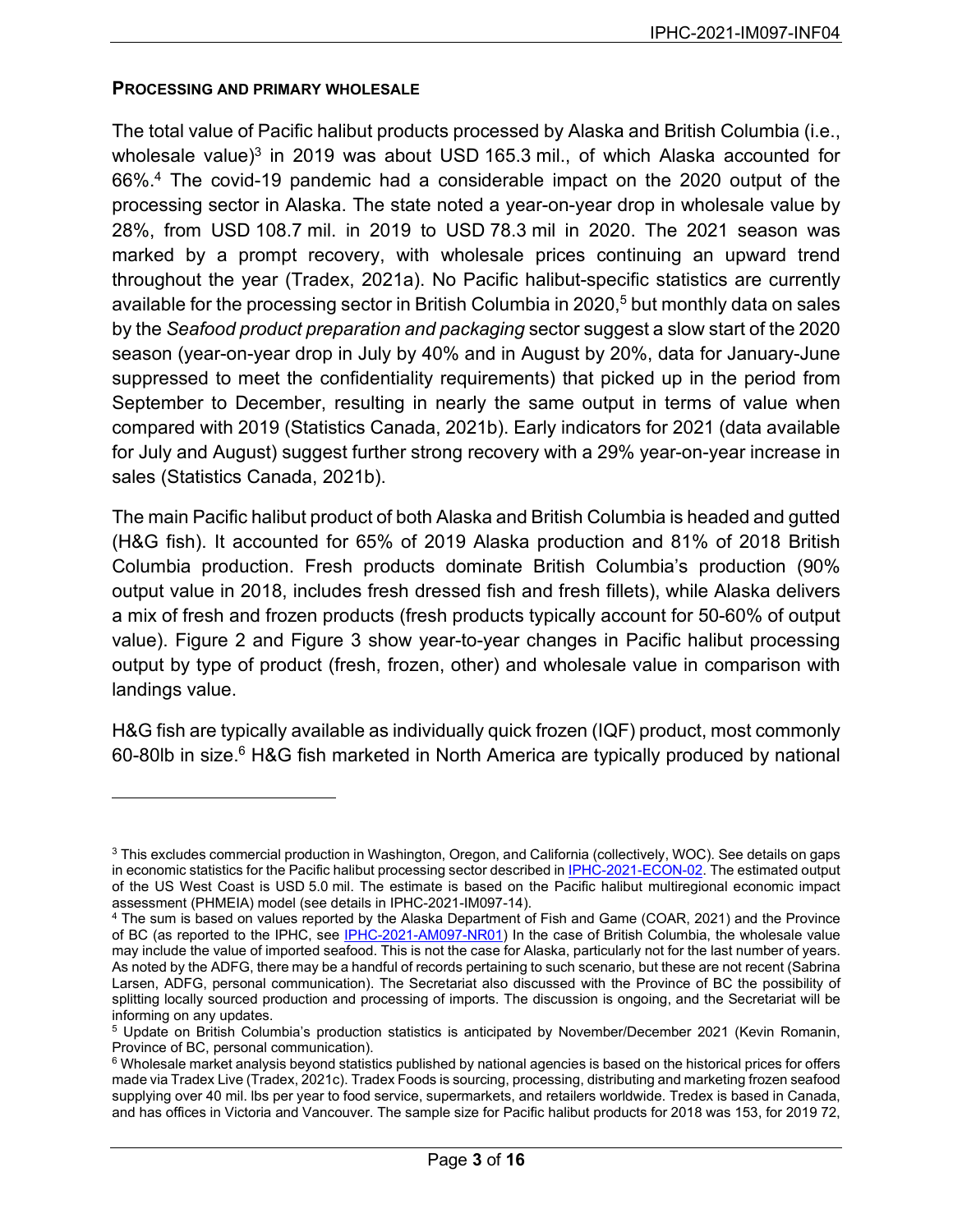processors from Alaska and British Columbia's harvest. The second most popular product at the wholesale level is Pacific halibut IQF fletches (typically 1-3lb in size). The origin of the fletches, unlike the H&G fish, varies. What is available on the market is typically a mix of USA-produced fish originating from Alaskan waters and China-produced fish (typically 20-30% of offers on fletches, besides for 2020), much of which is produced from fish harvested in Russian waters. Harvest from Russia is typically about 10-35% cheaper [\(Table 2\)](#page-4-1).



Based on data submitted through Commercial Operator's Annual Report (COAR, 2021).

<span id="page-3-0"></span>*Figure 2: Pacific halibut production – Alaska (2014-2020).*

for 2020 34, and for 2021, to date, 13. Pacific halibut products are typically offered as Free on Board (FOB) Seattle, FOB Vancuver, or FOB Bellingham. FOB refers to a trade agreement in which the seller is responsible for clearing goods for export, delivering them to the vessel, and loading them for transport at the named port of departure.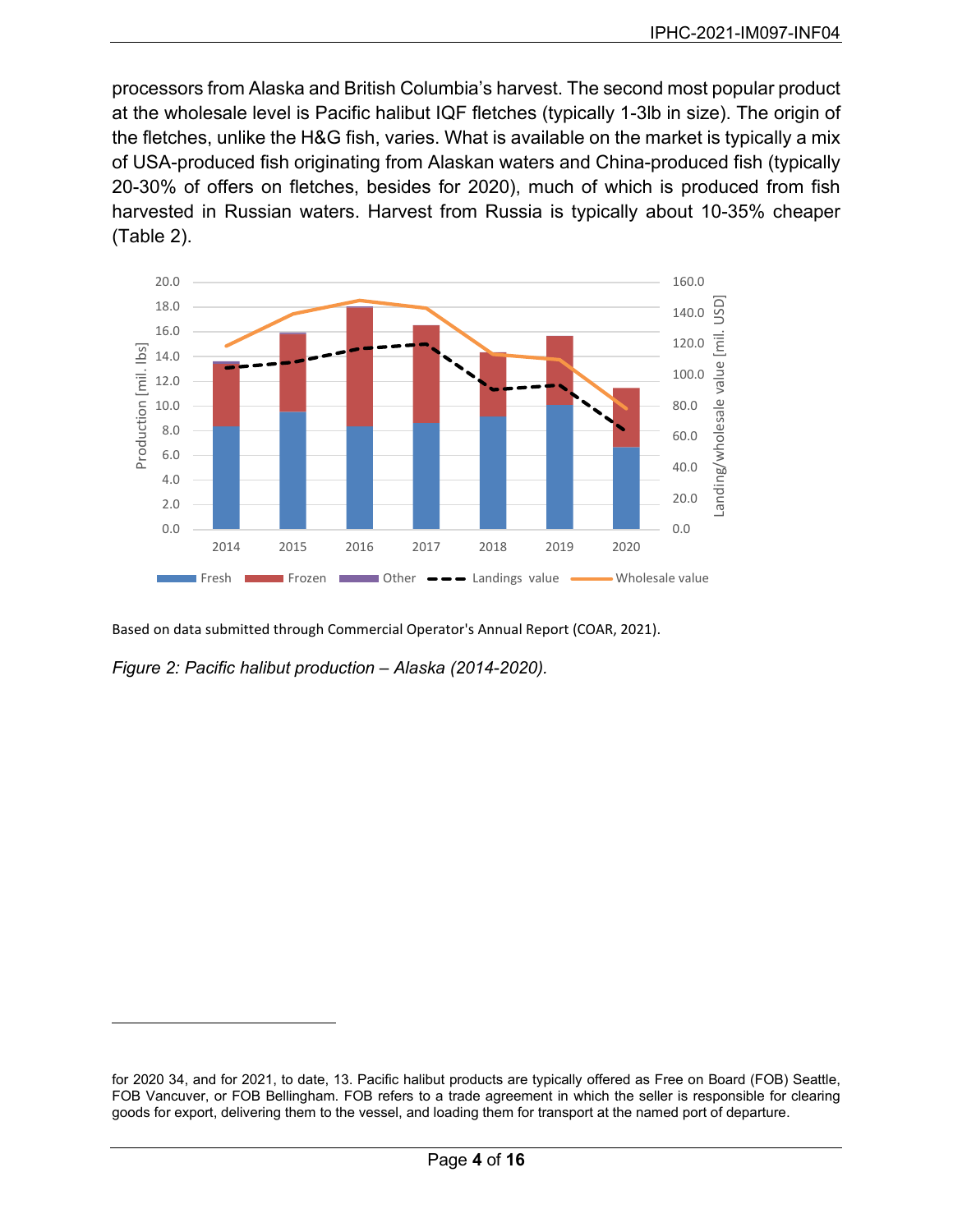

Based on data provided by the Province of BC (Ministry of Agriculture). Full time series anticipated by November/December 2021 (James Dalby, Province of BC, personal communication).

<span id="page-4-0"></span>*Figure 3: Pacific halibut production - British Columbia (2014-2020).*

<span id="page-4-1"></span>*Table 2: Pacific halibut prices on the wholesale market – comparison between Alaskan and Russian harvest* (Tradex, 2021b)*.*

|                                 | <b>Fishing Area</b> | 2020               | 2019               |
|---------------------------------|---------------------|--------------------|--------------------|
| Pacific halibut fletches, USA   | Alaska              | USD 10.25-12.75/lb | USD 13.25-14.50/lb |
| production, 1-3lb, 3-5lb        |                     |                    |                    |
| Pacific halibut fletches, China | Russia              | USD 9.25-10.75/lb  | USD 8.50-10.50/lb  |
| production, 1-3lb, 3-5lb        |                     |                    |                    |
| Pacific halibut H&G, USA        | Alaska              | USD 6.35-6.65/lb   | USD 6.50-7.90/lb   |
| production, 10-20lb, 20-40lb    |                     |                    |                    |
| Pacific halibut H&G, Russia     | Russia              | <b>USD 5.80/lb</b> | <b>USD 5.80/lb</b> |
| production, 10-20lb, 20-40lb    |                     |                    |                    |

#### **RETAIL MARKET AND SERVICES**

On the retail market, Pacific halibut is most commonly sold in the form of fillets (portions, 4-8oz each), but one can also find Pacific halibut steaks and halibut cheeks. Some retailers (e.g., Pike Place Fish Market in Seattle) would also sell fish whole. In 2021, fresh Alaskan Pacific halibut fillets routinely sold for USD 24-28 a pound (Welch, 2021), and often more, downtown Seattle (e.g., USD 38 at Pike Place Market). Online, Pacific halibut fillets currently (October 2021) retail at about USD 35-48 per pound for fillet portions and USD 35-36 per pound for steaks. Cheeks are available at USD 34-47 per pound.7 Online,

 $7$  The analysis is based on the database created specifically to analyze retail prices of Pacific halibut. The database currently includes 21 retailers carrying Pacific halibut. It covers all places mentioned in the USA today as the best places to order seafood online (Birdsall, 2020), as well as major retailers that advertise Pacific halibut as a product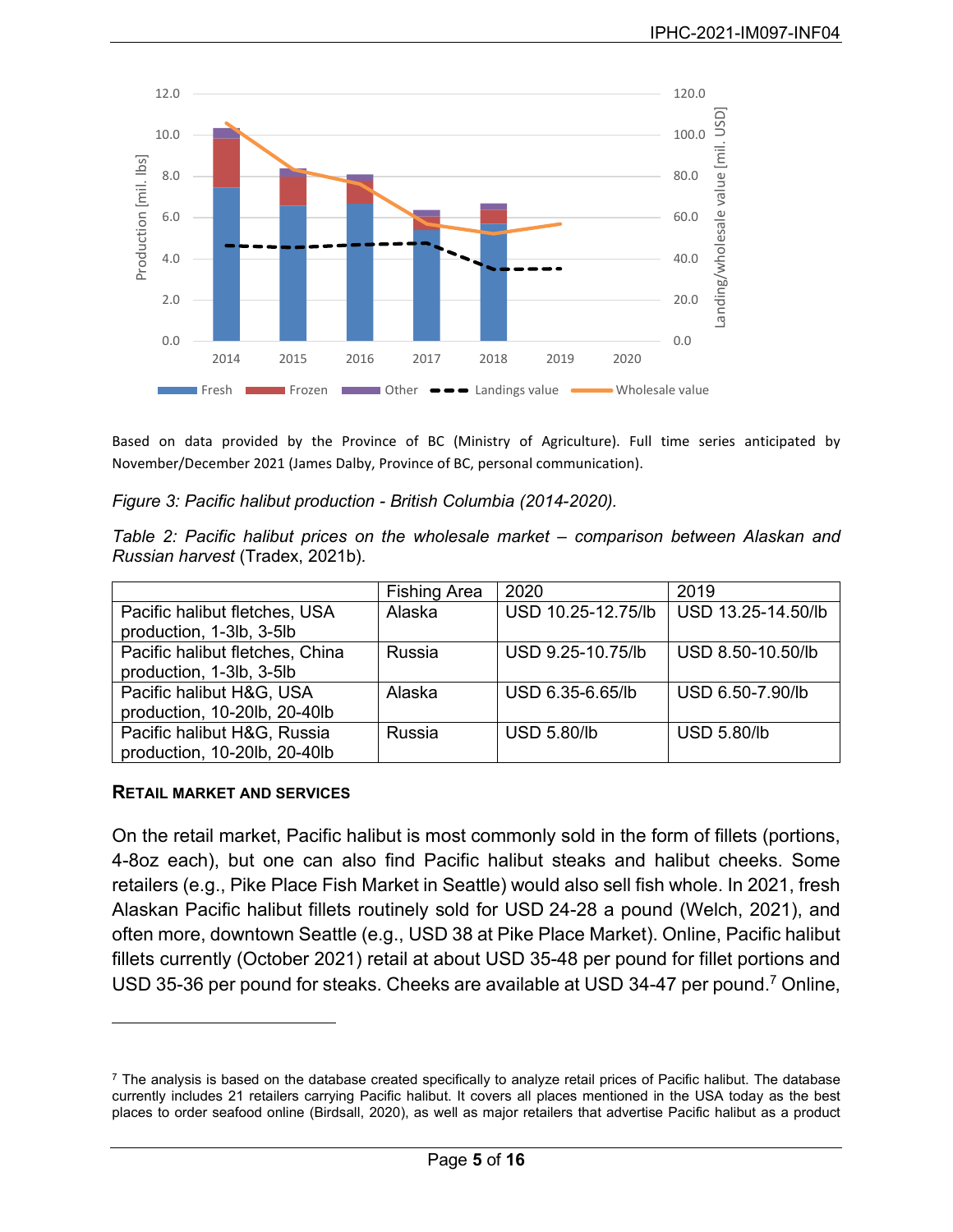the shoppers can also choose between Pacific halibut and Atlantic halibut. Atlantic halibut typically retails at slightly lower prices. One online retailer also carried aquacultureproduced halibut from Norway at USD 30 per pound.8

Pacific halibut dishes at the restaurants in metropolitan areas typically sell for USD 37-43 for a dish including 6oz fish portion.<sup>9</sup> This translates to about USD 100-115 per pound.

### *Pacific halibut retail market and COVID-19*

Widespread closure of restaurants [\(Figure 1\)](#page-6-0),  $10$  the Pacific halibut's biggest customers, diminished the demand for fish, particularly high-quality fresh fish that fetch higher prices. Lower prices, down in 2020 by up to 30% in comparison with the previous year (Stremple, 2020), also seen in data from fish tickets from the eLandings reporting system, ADFG, 2021), caused a slow first half of the 2020 season (Ess 2020, IPHC, 2021). However, amidst the pandemic, Pacific halibut products also noted an increase in online sales, following the general trend for more seafood products consumption at home (Wells, 2020). At the beginning of the lockdown in spring 2020, halibut was the top  $5<sup>th</sup>$  surging cooking recipe searched online in the Seattle-Tacoma metro area (Varriano, 2020). By spring 2021, the restaurant industry started showing a strong recovery (Kelso, 2021), pushing up the prices of Pacific halibut.

Less harvest activity in 2020 had repercussions in the economy beyond the harvest sector as it also affected harvest sector suppliers and downstream industries that rely on its output. Outbreaks of covid-19 in fish processing plants (Estus, 2020; Krakow, 2020) affected economic activity generated regionally by this directly related to the Pacific halibut supply sector. Moreover, seafood processors incurred additional costs related to protective gear, testing, and quarantine accommodations (Ross, 2020; Sapin & Fiorillo, 2020; Welch, 2020b), and these costs were passed on to consumers.

available on Instacart (i.e., prices could be verified via [www.instacart.com\)](http://www.instacart.com/). The database includes only products that are specifically advertised as Pacific halibut, i.e., excludes products when halibut species was not specified. The database also records the fishinf area.

<sup>8</sup> Norway is increasing aquaculture production of Atlantic halibut for export, including production of sashimi-grade halibut (Wright, 2018).

<sup>9</sup> Based on prices in 26 seafood restaurants in major metropolitan areas in Alaska, Washington, and Oregon (Anchorage, Seattle, Bellingham, Portland) that publish menus online (dinner offerings).

 $10$  Equivalent data for Canada is published by Statistics Canada annually and is currently available up to 2019 (Table 11-10-0125-01, Statistics Canada 2021). Thus, at this time, similar effects cannot be confirmed for Canada.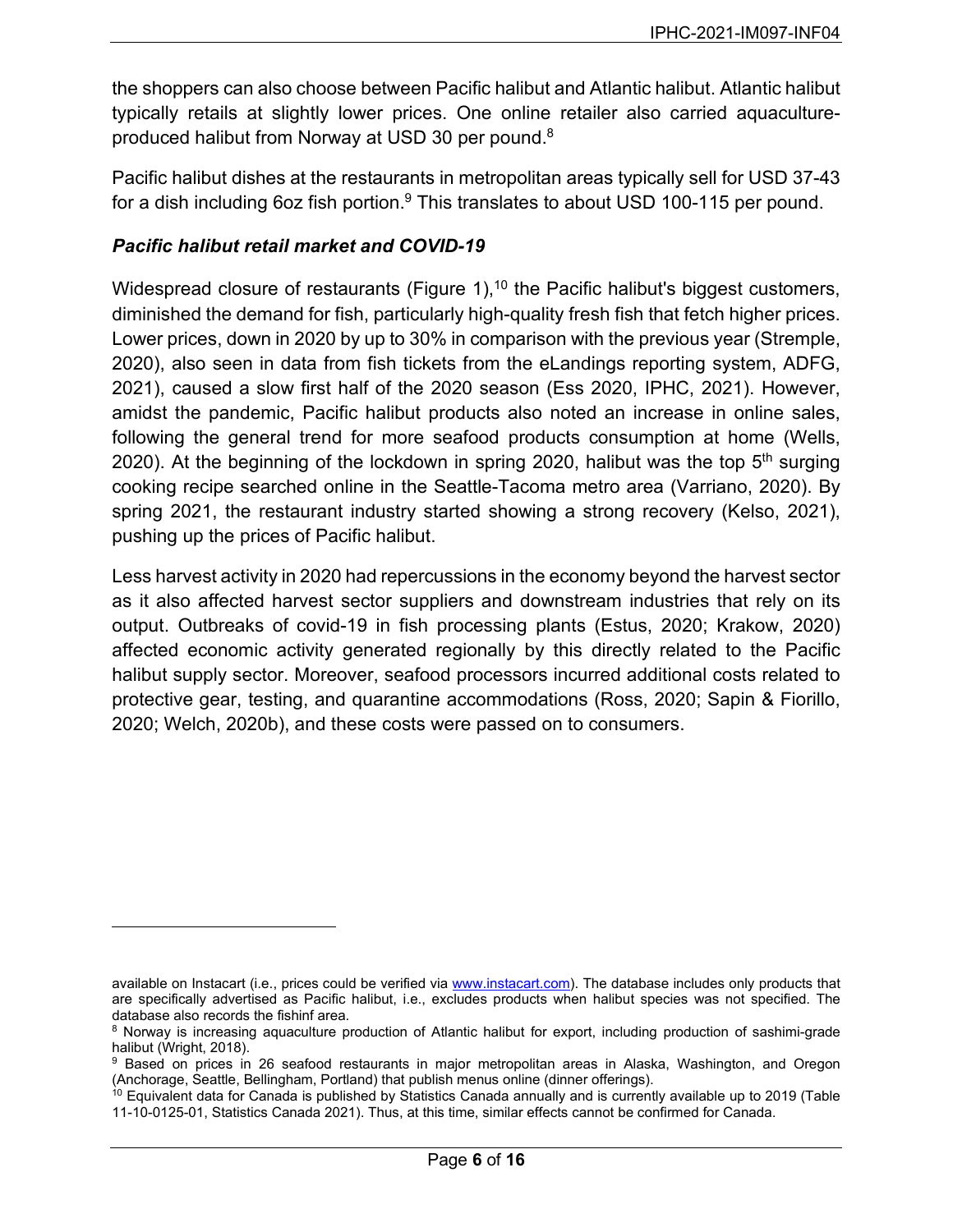

Converted from nominal to real values using Consumer Price Index (CPI, BLS 2021), with baseline in January 2019.

<span id="page-6-0"></span>*Figure 4: Monthly Retail Trade and Food Services - Food Services and Drinking Places: U.S. Total* (US Census, 2021)*.*

# *Certification of Pacific halibut products*

Pacific halibut longline fishery in the Bering Sea off Alaska, and the Pacific waters off British Columbia and Washington state are certified by the [Marine Stewardship Council](https://fisheries.msc.org/en/fisheries/) (MSC). Sustainable production certification, such as the one offered by the MSC, typically adds about 15%, and up to 30% depending on fishery, premium to the product price (Asche & Bronnmann, 2017; Blomquist et al., 2019; Roheim et al., 2011; Vitale et al., 2020).

The USA MSC catch certification requires product landing at a processor listed on the certificate.11 The BC catch is certified via the Pacific Halibut Management Association of BC (PHMA). Access to the certificate for Canada Pacific halibut is limited to approved fish buyers in good standing with PHMA.12

Pacific halibut Alaska catch is also certified through the [Responsible Fisheries](https://rfmcertification.org/certified-fishery-species/alaska-halibut/)  [Management \(RFM\) certification program,](https://rfmcertification.org/certified-fishery-species/alaska-halibut/) which is aligned with the FAO Code of Conduct for Responsible Fisheries. RFM certificate also covers Pacific halibut delivered by Southeast Alaska salmon trollers.

<sup>&</sup>lt;sup>11</sup> There are 35 companies approved to participate in the use of MSC Certification for Alaska and Washington state Pacific halibut [\(MSC-F-31514\)](https://cert.msc.org/FileLoader/FileLinkDownload.asmx/GetFile?encryptedKey=mkpu56G1wO6dsgVnG0/cIpwcFsqc9v0PzvigYVLN/DramP/teUEEAbyzfdxUdCn3)

<sup>&</sup>lt;sup>12</sup> Currently, there are 13 authorized fish buyers named in the Certificate [\(MSC-F-30019\)](https://cert.msc.org/FileLoader/FileLinkDownload.asmx/GetFile?encryptedKey=YRHtly40mG3xvPoA8pAGH6G1PFiKxW/V+trVngVGXBTbq8eoMaS9ZkzL5326MFDm).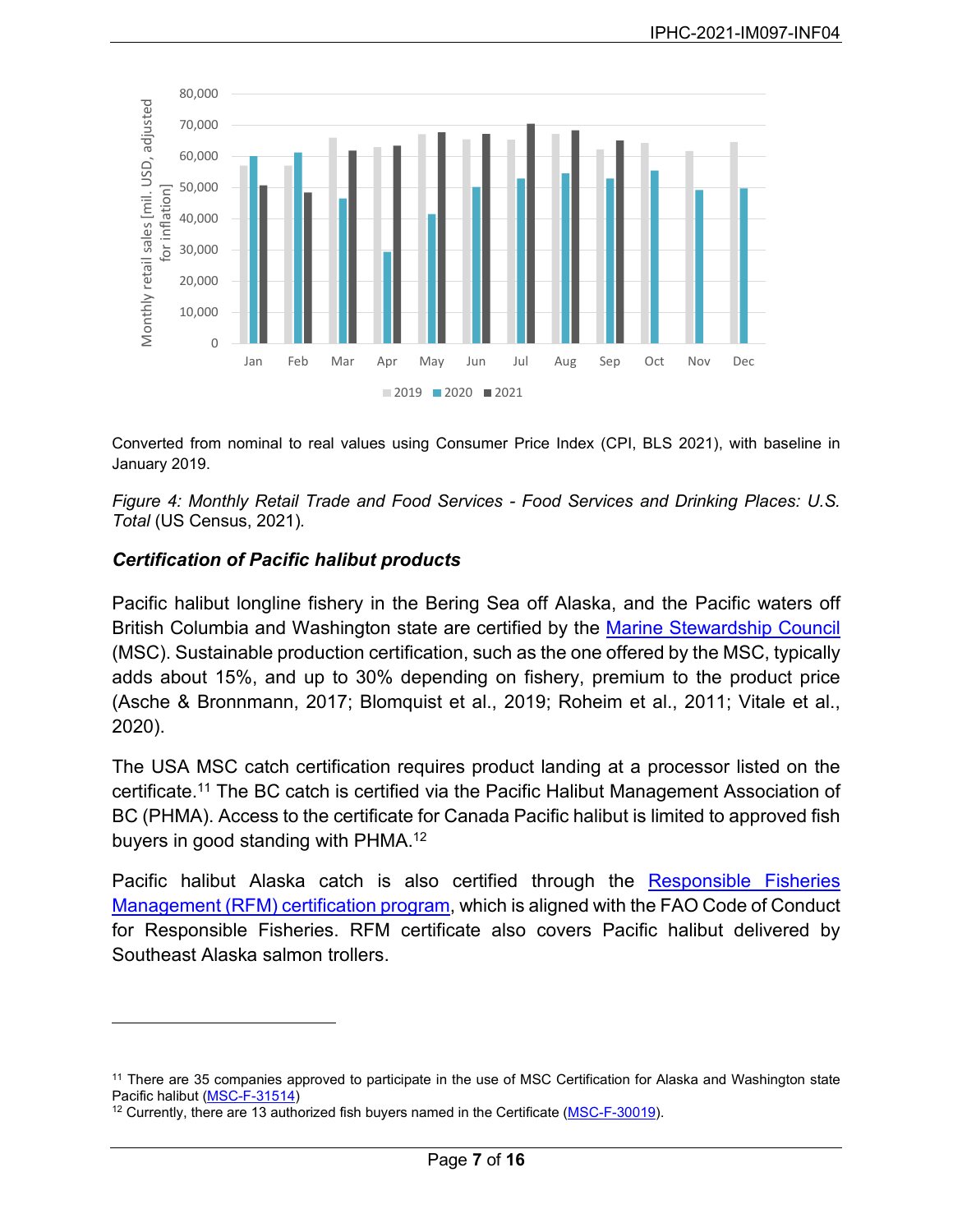Western Bering Sea Pacific halibut longline fishery in Russian territorial waters operated by Longline Fishery Association (57 vessels in total) is also certified by the MSC [\(MSC-](https://cert.msc.org/FileLoader/FileLinkDownload.asmx/GetFile?encryptedKey=uNJKSz0qCIW3NPY98bLG8hPjx3PctibV4l1bsKOomJFptlHJcLo5lWf/h0R9laZa)[F-31439\)](https://cert.msc.org/FileLoader/FileLinkDownload.asmx/GetFile?encryptedKey=uNJKSz0qCIW3NPY98bLG8hPjx3PctibV4l1bsKOomJFptlHJcLo5lWf/h0R9laZa). This fishery is primarily processing fish on board and landing in the ports of Vladivostok or Petropavlovsk-Kamchatskyis.

# *Traceability*

The ability to fully trace a product from the point of sale back to its point of origin, assuring fish is sustainably and legally caught, is increasingly important to customers, although it is mostly adopted in the relation to products that may be illegally sourced (e.g., use of blockchain in strengthening tuna traceability to combat illegal fishing, Visser & Hanich, 2018).

No widely-practices traceability initiatives were identified for Pacific halibut. However, one online retailer<sup>13</sup> advertised products traced to a specific fisher in the Prince William Sound.

# <span id="page-7-0"></span>**SEAFOOD TRADE**

Understanding the Pacific halibut trade balance is vital to assessing the total supply of Pacific halibut products available on the market. Export of the raw products eliminates it from the country's value chain, preventing additional value added contribution. Imports compete with other domestically-produced seafood, but can create additional economic impact when there are associated markups.

The NOAA database (NOAA, 2021b) provides no evidence for the export of fresh Pacific halibut, although some must be included in the generic category  $HS<sup>14</sup>$  0302290100: *Flatfish NSPF fresh.* There is a modest import by Canada<sup>15</sup> of 'halibut' (HS 302210090: *Halibut NES fresh/chilled*) from Alaska (USD 11.9 mil. in 2019), and Washington and Oregon (USD 7.3 mil. in 2019), presumably dominated by Pacific halibut. Frozen Pacific halibut exports from the United States are lumped with Atlantic halibut (HS 303310015: *Flatfish halibut Atlantic, Pacific frozen)*. Within this category, exports from Alaska and WOC were USD 4.6 mil. in 2019. Comparing this with Canadian statistics suggests that the majority of frozen Pacific halibut is sent to the Canadian market (USD 4.3 mil., HS 0303310020: *Halibut, Pacific, frozen*). Overall, this suggests that the majority of the US-caught Pacific halibut is contributing to the US economy throughout its value chain. Exports of processed Pacific halibut products (e.g., fillets) are difficult to trace because they are generally merged with other halibut species and could include imported products.

 $13$  Crowd Cow, see details at https://www.crowdcow.com/products/wild-alaskan-halibut.<br>14 The Harmonized System (HS) is a standardized numerical method of classifying traded products.

<sup>&</sup>lt;sup>15</sup> Trade statistics provided directly by the Province of BC, personal communication.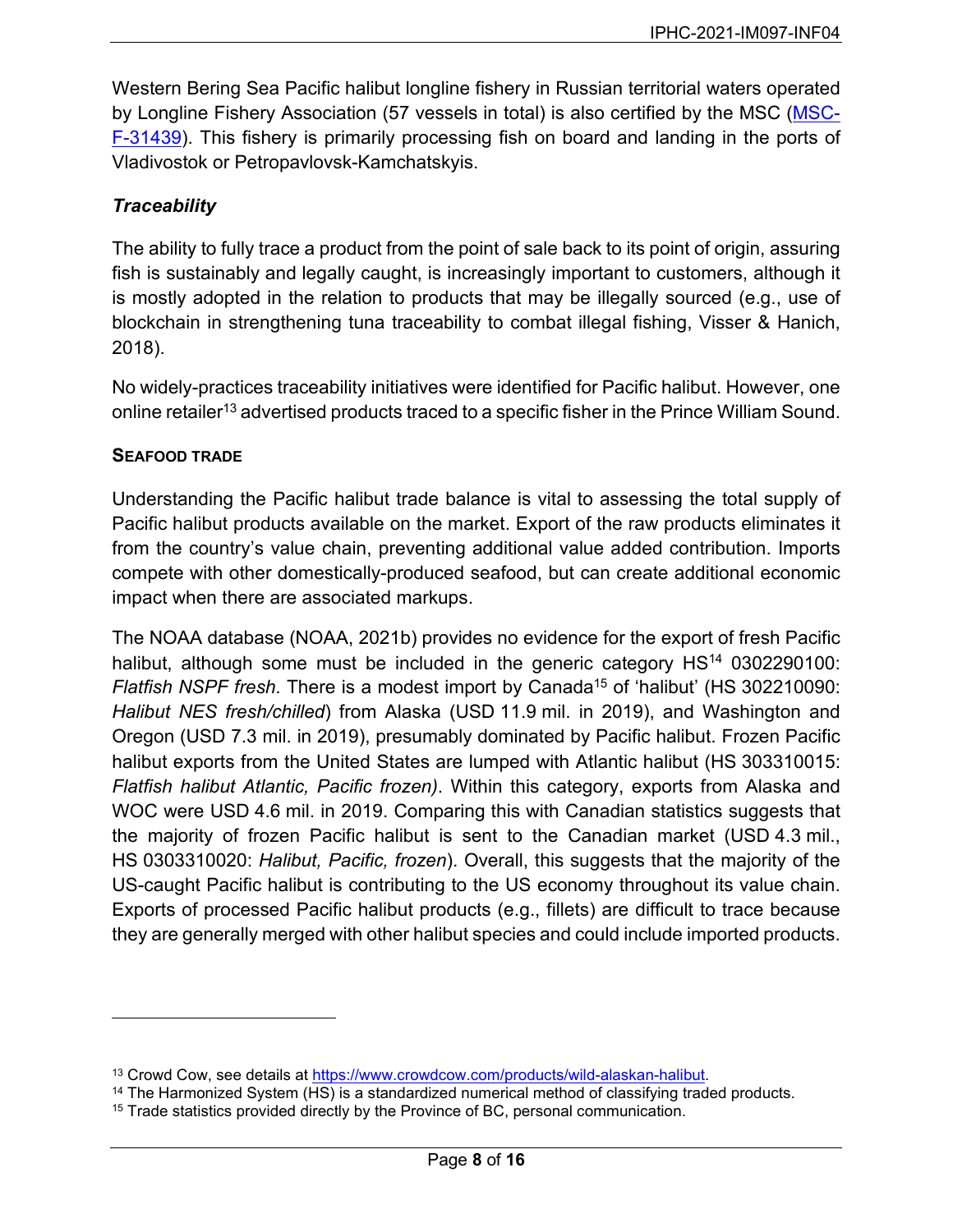Imports of fresh Pacific halibut, primarily coming from Canada (USD 29.5 mil., 89% from Canada in 2019; USD 23.1 mil., 89% from Canada in 2020), adds to the US domestic supply. There is, however, strong evidence that the domestic Pacific halibut is facing increasing pressure from imports. While the imports of fresh products (HS 302210020: *Flatfish Halibut Pacific Fresh*) increased between 2018 and 2019 only modestly (6%), import of frozen Pacific halibut (HS 0303310020: *Flatfish Halibut Pacific Frozen*) increased by 165%. The majority of the increase is attributed to imports from Russia. Although the import of frozen Pacific halibut is still modest (USD 7.5 mil. in 2019), there are growing concerns regarding the Alaskan Pacific halibut sector's vitality given the competition flooding the market with cheaper products (Welch, 2020a).

Fresh Pacific halibut accounts for about 5% of fresh fish exports from British Columbia, amounting to USD 26.1 mil. in 2019. Canadian statistics on exports of frozen Pacific halibut (HS 03033120: *Pacific halibut, frozen*) end in 2016, but replacing it generic frozen halibut category (HS 03033100: *Halibut frozen*) suggest that British Columbia exported in 2019 also up to USD 0.6 mil. worth of frozen Pacific halibut products. There are no fresh Pacific halibut-specific import statistics for Canada. Fresh Pacific halibut is lumped in HS 0302210090: *Halibu NES fresh/chilled*, but data on import from Alaska and WOC suggest import by British Columbia of USD 6.2 mil. and by Canada as a whole of USD 19.2 mil. Imports of frozen Pacific halibut fillets (HS 0304830020: *Fillets, of Pacific halibut, frozen*) by Canada amounted to USD 11.0 mil. in 2019, of which USD 9.0 mil. was from China.

# **FINAL REMARKS**

[Figure 5](#page-9-0) summarizes market flows for Pacific halibut, from the landing area to retail and services, accounting for trade balance in fresh, frozen, and processed products, when these could be attributed to Pacific halibut specifically. <sup>16</sup> Overall, it is estimated that the total value added activity related to Pacific halibut products added up to USD 230 mil. in the United States and USD 140 mil. in Canada. The total consumer expenditures on Pacific halibut products in the United States are assessed at USD 460 mil, and in Canada at USD 232 mil. **[Table 2](#page-12-0)** in the Appendix I summarizes calculations of the value added, margins, and consumer expenditures for commercial Pacific halibut fishery products in Canada and the United States in 2019.

Understanding the formation of the price paid by final consumers (end-users) is an important step in assessing the contribution of Pacific halibut to the GDP along the entire value chain. However, it is important to note that there are many seafood substitutes available to buyers. Thus, including economic impacts beyond processors and

<sup>&</sup>lt;sup>16</sup> As noted in section [Seafood trade,](#page-7-0) processed Pacific halibut products (e.g., fillets) are often difficult to trace because they are generally merged with other halibut species and could include imported products.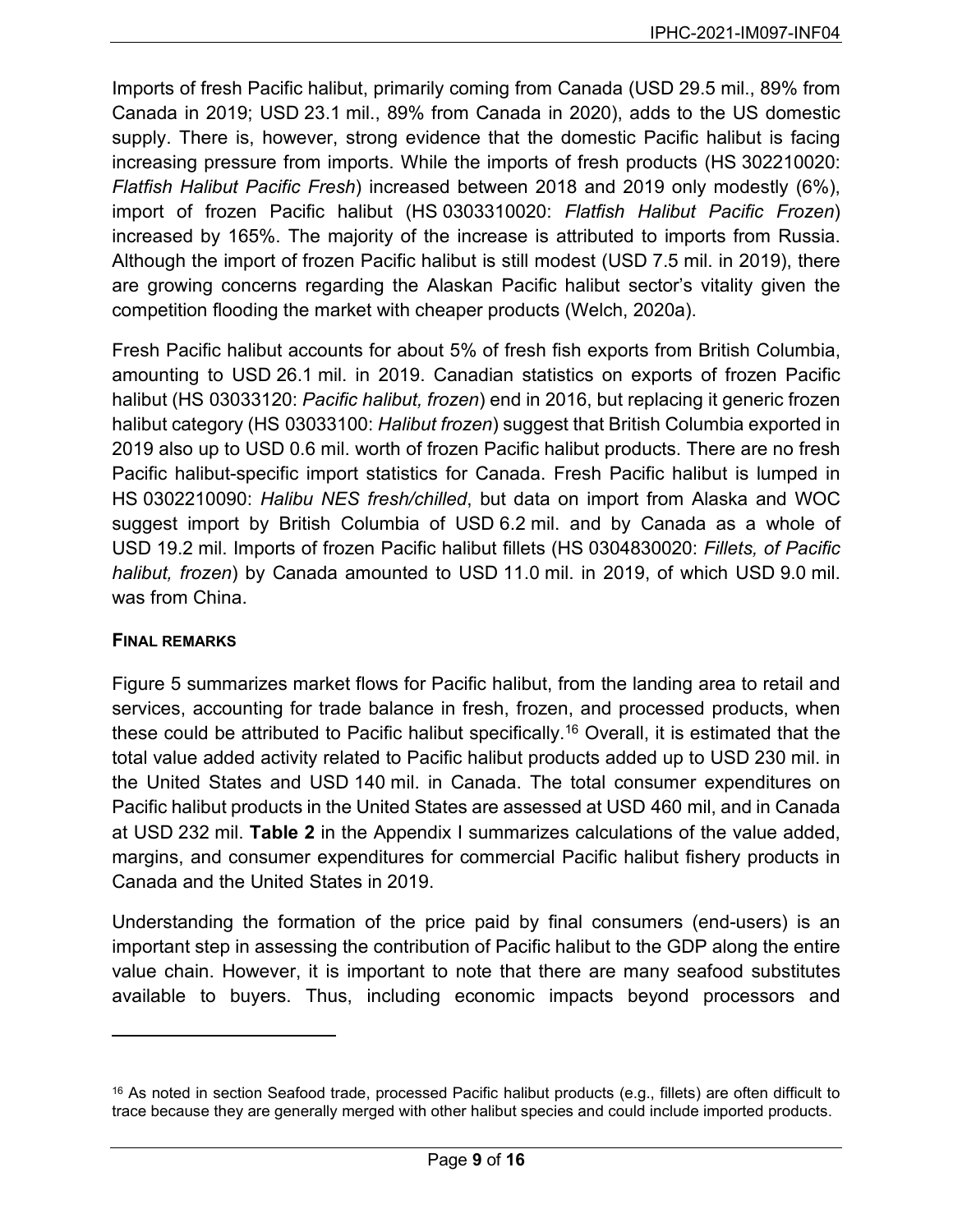wholesalers in the economic impact assessment (i.e., PHMEIA model, see details in IPHC-2021-IM097-14), as opposed to assessing the snapshot contribution to the GDP along its entire value chain, would be misleading when considering that it is unlikely that supply shortage would result in a noticeable change in retail or services level gross revenues (Steinback & Thunberg, 2006).



*Notes*: All values associated with arrows are based on 2019 data, all in millions USD. P&W stands for processing and wholesale. This includes seafood products preparation and packaging., i.e., the output can be fresh fish. ROW stands for the rest of the world, i.e., all countries besides Canada and the United States. Values in black indicate domestic production. Values in color inform on trade: purple – fresh fish, blue – frozen fish, and green – processed products (here: fillets). (1) Imports of frozen products from states other than AK, WA, OR, or CA. (2) See footnote [19.](#page-13-0) (3) Of which USD 9.0 mil. coming from China. (4) Excludes processed products because it is reported without the distinction between halibut species. However, fletches produced from Russian harvest processed in China are available on the market (Tradex, 2021c). <sup>(5)</sup> USD 2.5 mil. reported as imported from Mexico. <sup>(6)</sup> Of which USD 0.3 mil. coming from South Korea.

<span id="page-9-0"></span>*Figure 5: Market flows for Pacific halibut.*

# **REFERENCES**

- ADFG. (2021). *Commercial Fishing Reporting: eLandings*. http://www.adfg.alaska.gov/index.cfm?adfg=fishlicense.elandings
- AFSC. (2019). Wholesale Market Profiles for Alaska Groundfish and Crab Fisheries. In *Alaska Fisheries Science Center*. http://www.mcdowellgroup.net/wpcontent/uploads/2020/09/wholesale-market-profiles-for-alaska-groundfish-and-crabfisheries-noaa.pdf
- AKFIN. (2021). *Alaska Fisheries Information Network (AKFIN) APEX reporting system*. Alaska Fisheries Information Network. https://reports.psmfc.org/akfin

Asche, F., & Bronnmann, J. (2017). Price premiums for ecolabelled seafood: MSC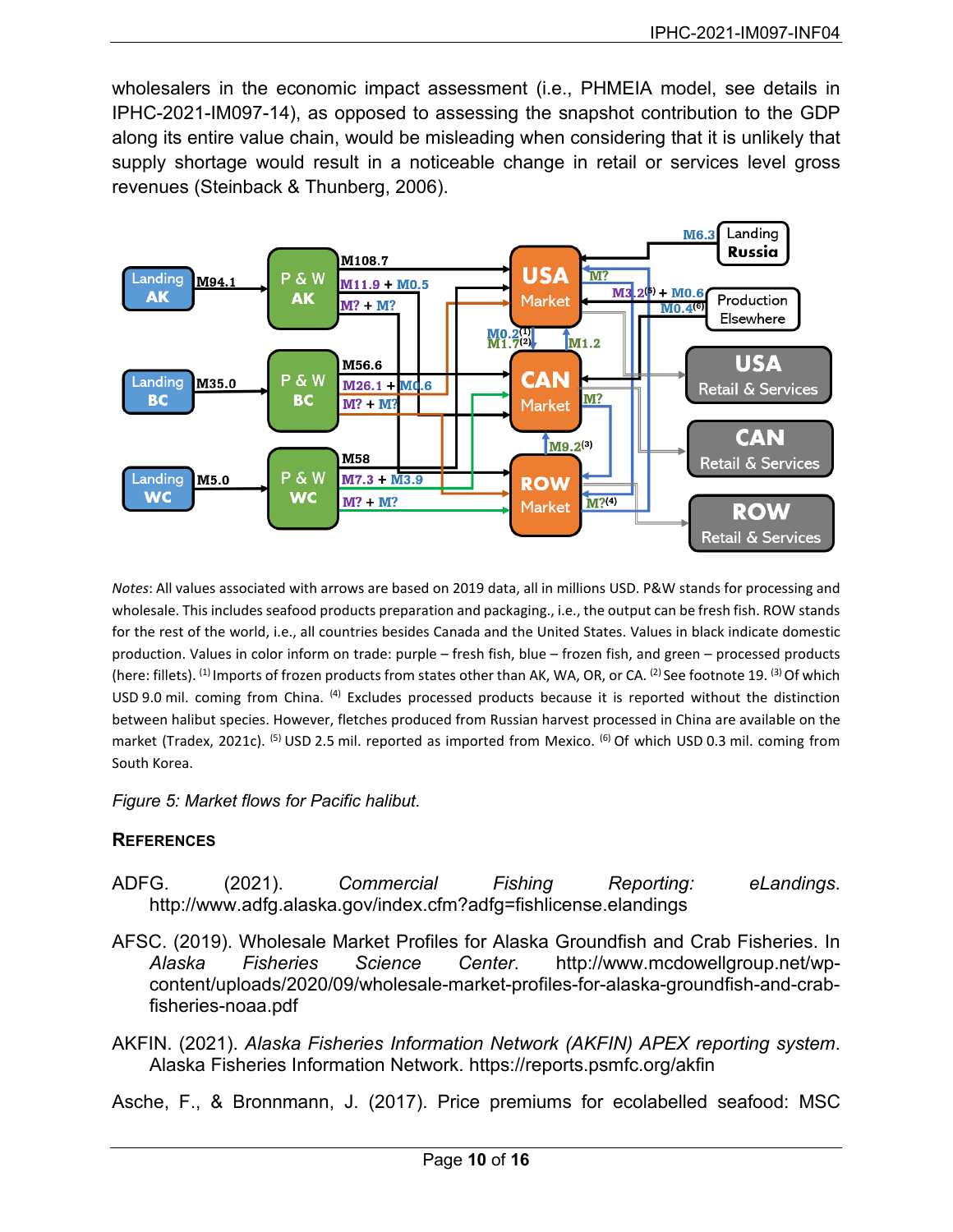certification in Germany. *Australian Journal of Agricultural and Resource Economics*, *61*(4), 576–589. https://doi.org/10.1111/1467-8489.12217

- Birdsall, L. (2020). The 10 best places to order seafood online. *USA Today*. https://www.usatoday.com/story/tech/reviewedcom/2020/08/11/10-best-placesorder-seafood-online/3348908001/
- Blomquist, J., Bartolino, V., & Waldo, S. (2019). Price premiums for eco-labelled seafood: effects of the MSC certification suspension in the Baltic Sea cod fishery. *European Review of Agricultural Economics*, *47*(1), 50–70. https://doi.org/10.1093/erae/jby047
- BLS. (2021). *CPI for All Urban Consumers (CPI-U)*. US Bureau of Labor Statistics. https://data.bls.gov/cgi-bin/surveymost
- COAR. (2021). *Commercial Fishing Reporting*. Commercial Operator's Annual Reports. https://www.adfg.alaska.gov/index.cfm?adfg=fishlicense.coar
- DFO. (2021). *Seafisheries Landings*. Fisheries and Oceans Canada. https://www.dfompo.gc.ca/stats/commercial/sea-maritimes-eng.htm
- Ess, C. (2020). Restaurant closings, depressed Japan market push halibut, blackcod prices down. *National Fisherman*. https://www.nationalfisherman.com/alaska/restaurant-closings-depressed-japanmarket-push-halibut-blackcod-prices-down
- Estus, J. (2020). COVID spikes at Alaska fish processing plants raise alarm. *Indian Country Today*. https://indiancountrytoday.com/news/covid-spikes-at-alaska-fishprocessing-plants-raise-alarm
- FAO. (2021a). *Global Aquaculture Production*. Food and Agriculture Organization. http://www.fao.org/fishery/statistics/global-aquaculture-production/query/en
- FAO. (2021b). *Global Capture Production*. Food and Agriculture Organization. https://www.fao.org/fishery/statistics/global-capture-production/en
- IPHC. (2021). *Percentage of Directed Commercial Pacific halibut fishery limit landed by week of year*. https://www.iphc.int/data/year-to-date-directed-commercial-landingpatterns-ak-and-bc
- Kelso, A. (2021). Restaurant Industry Showing Strong Recovery , But Sales Remain Down By \$ 110 Billion From Pre-Pandemic Projections. *Forbes*. Restaurant Industry Showing Strong Recovery , But Sales Remain Down By \$ 110 Billion From Pre-Pandemic Projection
- Krakow, M. (2020). 56 workers at Anchorage seafood plant test positive for COVID-19. *Anchorage Daily News*. https://www.adn.com/alaskanews/anchorage/2020/07/24/56-workers-at-anchorage-seafood-processing-planttest-positive-for-covid-19/
- NMFS. (2018). *Fisheries of the United States 2017*. https://www.fisheries.noaa.gov/national/fisheries-united-states-2017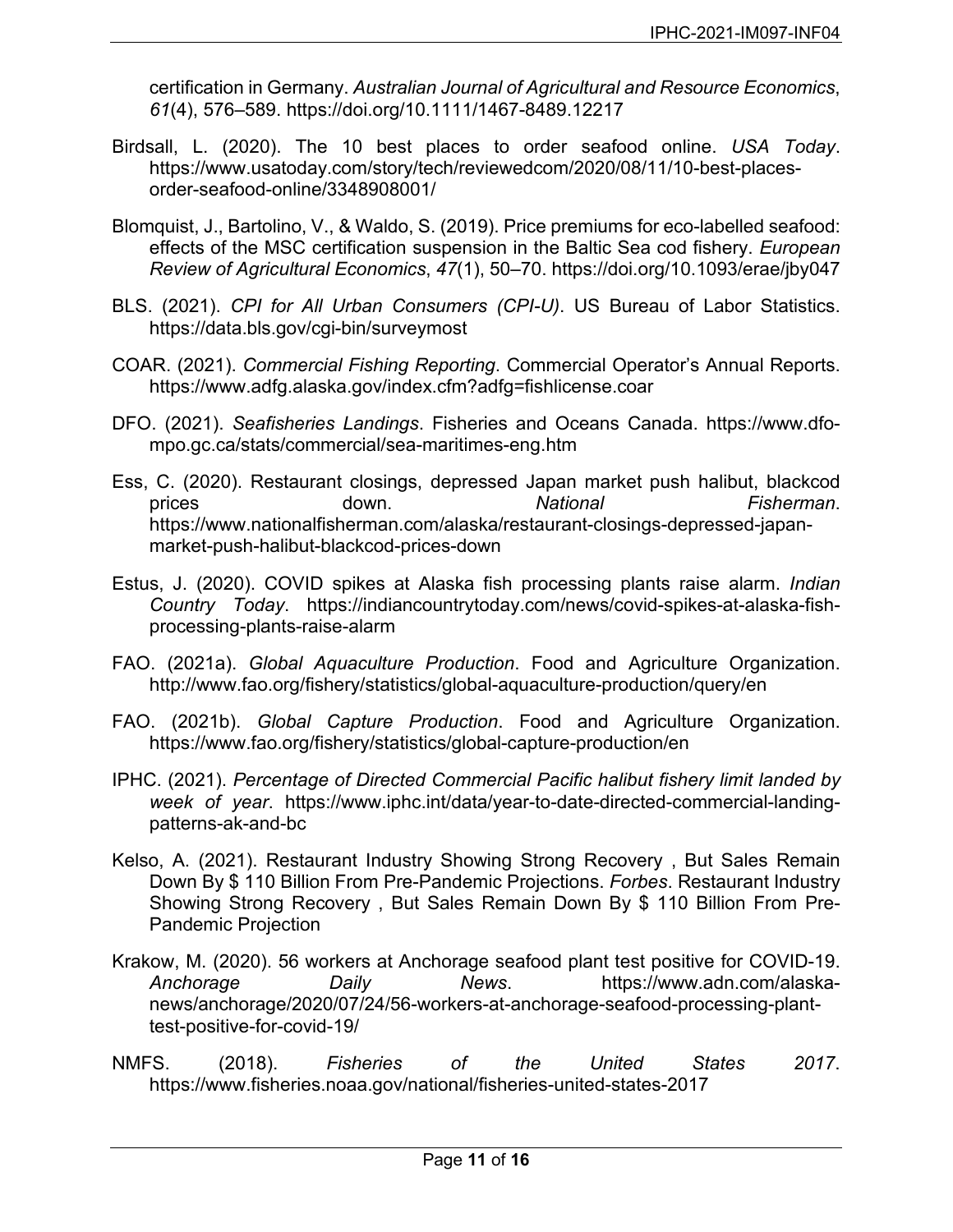- NOAA. (2021a). *Annual commercial landing statistics*. https://foss.nmfs.noaa.gov/apexfoss/f?p=215
- NOAA. (2021b). *Foreign Trade*. NOAA Fisheries. https://www.st.nmfs.noaa.gov/apex/f?p=213:3
- PacFIN. (2021). *Pacific Fisheries Information Network (PacFIN) APEX reporting system*. Pacific Fisheries Information Network. https://reports.psmfc.org/pacfin
- Roheim, C. A., Asche, F., & Santos, J. I. (2011). The Elusive Price Premium for Ecolabelled Products: Evidence from Seafood in the UK Market. *Journal of Agricultural Economics*, *62*(3), 655–668. https://doi.org/https://doi.org/10.1111/j.1477-9552.2011.00299.x
- Ross, I. (2020). *For Alaska's seafood processors, the COVID-19 pandemic has cost tens of millions of dollars*. KDLG. https://www.kdlg.org/post/alaskas-seafood-processorscovid-19-pandemic-has-cost-tens-millions-dollars
- Sapin, R., & Fiorillo, J. (2020). Seafood processors pay a steep price to keep workers safe from coronavirus. *IntraFish*. https://www.intrafish.com/processing/seafoodprocessors-pay-a-steep-price-to-keep-workers-safe-from-coronavirus/2-1-852502
- Statistics Canada. (2021a). *Table 11-10-0125-01 Detailed food spending, Canada, regions and provinces*. https://doi.org/10.25318/1110012501-eng
- Statistics Canada. (2021b). *Table 16-10-0048-01 Manufacturing sales by industry and province, monthly*. https://doi.org/10.25318/1610004801-eng
- Steinback, S. R., & Thunberg, E. M. (2006). Northeast Region Commercial Fishing Input-Output Model. *NOAA Technical Memorandum NMFS-NE*, *188*.
- Stremple, C. (2020). Local fish put Haines residents to work despite COVID-19 economic slump. *KHNS*. https://khns.org/local-fish-put-haines-residents-to-work-despitecovid-19-economic-slump
- Tradex. (2021a). *Halibut Inventories Fall Short Despite Strong Market*. 3-Minute Market Insight. http://www.tradexfoods.com/3mmi/2021/09-13-halibut-inventories-fall-shortdespite-strong-market
- Tradex. (2021b). *Pacific Halibut Update: 2021 Fishery Limit, a 2020 Season through a Pandemic, Stabilized Pricing and Increased Demand*.
- Tradex. (2021c). *Tradex Live: Historical prices*. http://live.tradexfoods.com/historicalprices.php
- US Census. (2021). *Monthly Retail Trade and Food Services*. https://www.census.gov/econ/currentdata/
- Varriano, J. (2020). Everyone's been cooking like crazy during the coronavirus stay-home order. Here's what Seattle's been making. *The Seattle Times*. https://www.seattletimes.com/life/food-drink/everyones-been-cooking-like-crazyduring-the-coronavirus-stay-home-order-heres-what-seattles-been-making/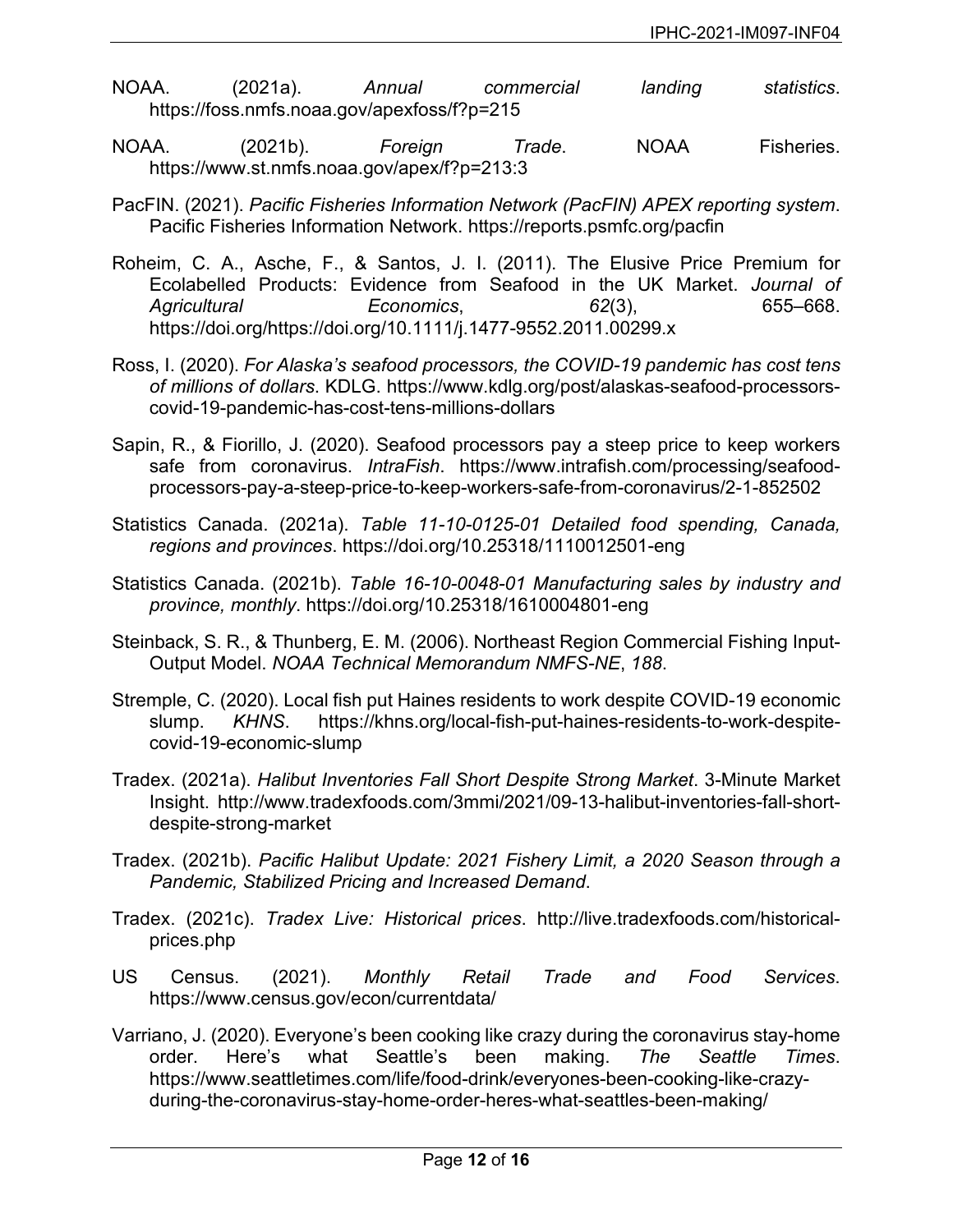- Visser, C., & Hanich, Q. A. (2018). How blockchain is strengthening tuna traceability to combat illegal fishing. *The Conversation*, 1–4. https://theconversation.com/howblockchain-is-strengthening-tuna-traceability-to-combat-illegal-fishing-89965
- Vitale, S., Biondo, F., Giosuè, C., Bono, G., Okpala, C. O. R., Piazza, I., Sprovieri, M., & Pipitone, V. (2020). Consumers' perception and willingness to pay for eco-labeled seafood in Italian hypermarkets. *Sustainability*, *12*, 1–13. https://doi.org/10.3390/su12041434
- Welch, L. (2020a). Alaska Halibut Gets Battered by Foreign Import. *Fish Factor*. https://www.adn.com/business-economy/2020/05/12/alaska-halibut-gets-batteredby-foreign-imports-including-a-new-russian-fishery/
- Welch, L. (2020b). Alaska Seafood Processors Get Clobbered by COVID Costs. *Alaska Fish Radio*. https://www.seafoodnews.com/Story/1179409/Alaska-Seafood-Processors-Get-Clobbered-by-COVID-Costs
- Welch, L. (2021). Halibut prices to AK fishermen remain high along with customer demand. *Alaska Fish Radio*. http://www.alaskafishradio.com/halibut-prices-to-akfishermen-remain-high-along-with-customer-demand/
- Wells, P. (2020). A Quarantine Silver Lining for Seafood. *The New York Times*. https://www.nytimes.com/2020/05/05/dining/seafood-fish-coronavirus.html
- <span id="page-12-0"></span>Wright, J. (2018). Norway showcases halibut farm as sustainability star. *Responsible Seafood Advocate*. https://www.globalseafood.org/advocate/norway-showcaseshalibut-farm-as-sustainability-star/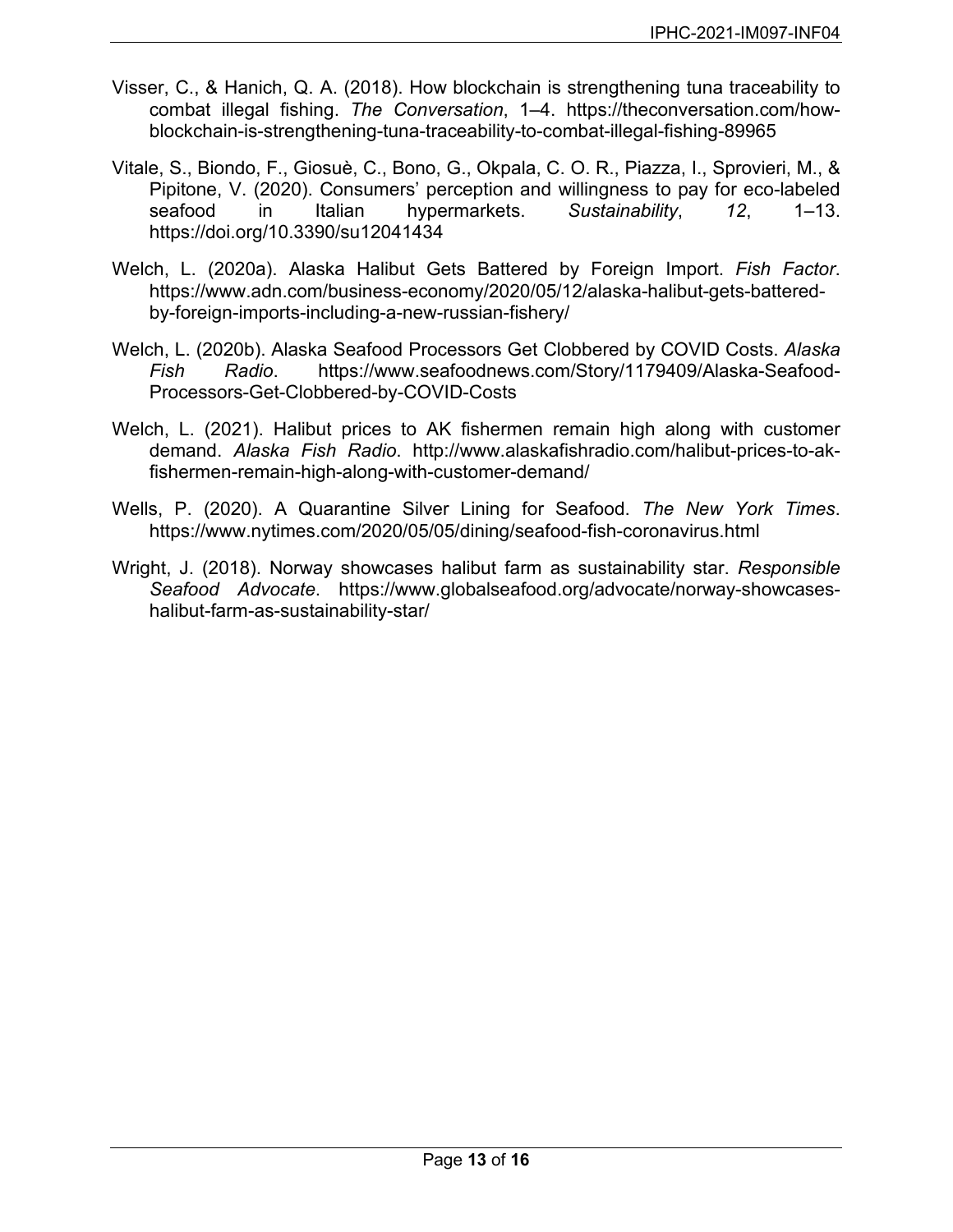

# <span id="page-13-0"></span>**Appendix I**

*Table 3: Summary of 2019 value added, margins, and consumer expenditures for commercial Pacific halibut fishery products in Canada and the United States.*

| Sector or type of activity | Purchase of              | Mark-up of               | Total<br>mark-           | Value                    | Value                    | Value<br>of              | Value          | Exported                 | Source                                                   |
|----------------------------|--------------------------|--------------------------|--------------------------|--------------------------|--------------------------|--------------------------|----------------|--------------------------|----------------------------------------------------------|
|                            | fishery                  | fishery                  | within<br>up             | added as a               | added                    | by<br>sales              | added          | fishery                  |                                                          |
|                            | inputs                   | inputs                   | sector                   | percent<br>of            | within                   | sector                   | contribution   | products <sup>17</sup>   |                                                          |
|                            |                          |                          |                          | total<br>mark-           | sector                   |                          |                |                          |                                                          |
|                            |                          |                          |                          | up                       |                          |                          |                |                          |                                                          |
|                            | [mil. USD]               | Percentage               | [mil. USD]               | Percentage               | [mil. USD]               | [mil. USD]               | Percentage     | [mil. USD]               |                                                          |
|                            |                          | fishery<br>of            |                          |                          |                          |                          | GDP<br>of      |                          |                                                          |
|                            |                          | inputs                   |                          |                          |                          |                          | contribution   |                          |                                                          |
| <b>USA</b>                 |                          |                          |                          |                          |                          |                          |                |                          |                                                          |
| Domestic harvest           |                          |                          |                          |                          |                          |                          |                |                          |                                                          |
| AK                         | $\sim$                   | 100%                     | 94.1                     | 27.9%                    | 26.3                     | 94.1                     | 11.4%          | $\sim$                   | (AKFIN, 2021)                                            |
| WA, OR, CA (WOC)           | $\overline{\phantom{a}}$ | 100%                     | 5.0                      | 40.4%                    | 2.0                      | 5.0                      | 0.9%           | $\overline{\phantom{0}}$ | (PacFIN, 2021)                                           |
|                            |                          |                          |                          |                          |                          |                          |                |                          |                                                          |
| Processing/wholesale       |                          |                          |                          |                          |                          |                          |                |                          |                                                          |
| AK                         | 92.5                     | 17.5%                    | 16.2                     | 17.4%                    | 2.8                      | 108.7                    | 1.2%           | $\sim$                   | (COAR, 2021)                                             |
| WA, OR, CA (WOC)           | 5.0                      | 14.8%                    | 0.7                      | 37.1%                    | 0.3                      | 5.8                      | 0.1%           | $\sim$                   | Markup based on communication with NOAA                  |
|                            |                          |                          |                          |                          |                          |                          |                |                          | (Jerry Leonard, NOAA NWFSC, pers. com.)                  |
| Rest of the USA            | ~1                       | n.a.                     | n.a.                     | n.a.                     | ~1                       | ~1                       | $-0\%$         | $\sim$                   | No indication of processing outside AK/WOC               |
|                            |                          |                          |                          |                          |                          |                          |                |                          |                                                          |
| Imports, fresh             | 29.5                     | $\overline{\phantom{a}}$ | $\overline{\phantom{a}}$ | $\overline{\phantom{a}}$ | $\overline{\phantom{a}}$ | 29.45                    | $\sim$         |                          | (NOAA, 2021b) <sup>18</sup>                              |
| Exports, fresh             | $\blacksquare$           | $\overline{\phantom{a}}$ | $\overline{\phantom{a}}$ | $\overline{\phantom{a}}$ | $\overline{\phantom{a}}$ | $\overline{\phantom{a}}$ | $\blacksquare$ | 19.2                     | (Katie Fraser, Province of BC, pers. com.) <sup>19</sup> |
| Import, frozen             | 7.5                      |                          |                          |                          |                          | 7.45                     |                |                          | (NOAA, 2021b) <sup>20</sup>                              |
| Export, frozen             | $\sim$                   | $\sim$                   | $\overline{\phantom{a}}$ | $\sim$                   | $\blacksquare$           | $\sim$                   | $\sim$         | 4.3                      | (Katie Fraser, Province of BC, pers. com.) <sup>21</sup> |
|                            |                          |                          |                          |                          |                          |                          |                |                          |                                                          |

<sup>&</sup>lt;sup>17</sup> This could also include harvest landed in foreign ports, but this does not apply to Pacific halibut.

<sup>18</sup> Includes HS 0302210020: *Flatfish halibut Pacific fresh*. Canada accounts for the majority (89% in 2019) of this import.

<sup>19</sup> Pacific halibut may be included in NOAA's database (NOAA, 2021b) under HS 0302290100: *Flatfish NSPF fresh*. Canadian statistics specify the import of fresh halibut (HS 0302210090: *Halibut NES fresh/chilled)* from Alaska, Washington, and Oregon. Here, we assume that fresh halibut from these regions is most likely Pacific halibut. <sup>20</sup> Includes HS 0303310020: Flatfish halibut Pacific frozen. The majority of this production (84% in 2019) is coming from Russia but monor import is also recorded from China and South Korea. Canada accounts for a small portion (3% in 2019) of this import.

<sup>21</sup> NOAA's database (NOAA, 2021b) lumps exports of frozen Pacific halibut with frozen Atlantic halibut (HS 0303310015: *Flatfish halibut Atlantic Pacific frozen*). As the majority of this category is reported as destined for Canada, we use here HS 0303310020: *Halibut Pacific frozen* imports to Canada from Alaska, Washington, Oregon, and California.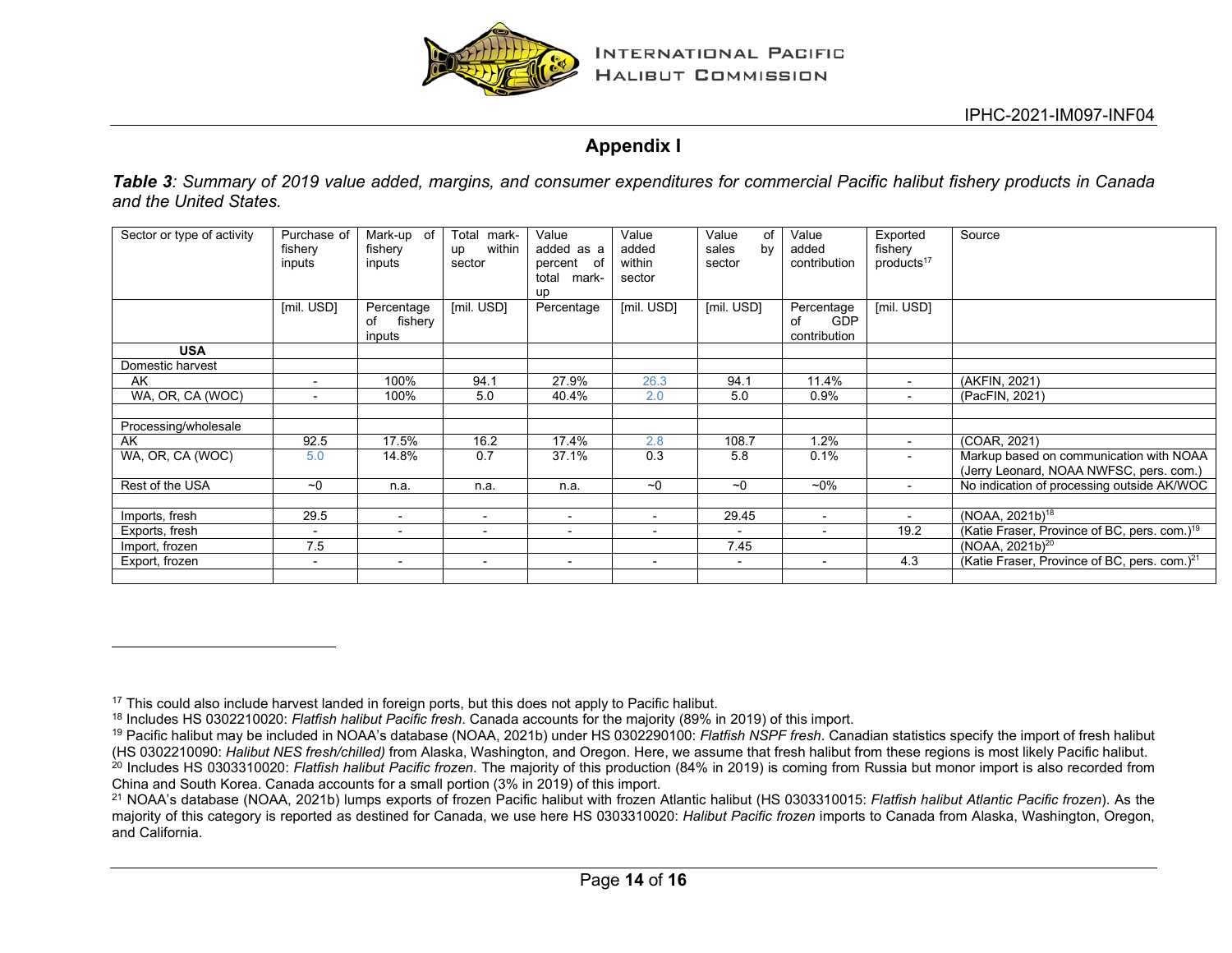| Imports, processed     | 1.2                      |                          | $\overline{\phantom{0}}$ | $\overline{\phantom{a}}$ | $\overline{\phantom{a}}$ | 1.2                      | $\overline{\phantom{a}}$ | $\overline{\phantom{a}}$ | (NOAA, 2021b) <sup>22</sup>                              |
|------------------------|--------------------------|--------------------------|--------------------------|--------------------------|--------------------------|--------------------------|--------------------------|--------------------------|----------------------------------------------------------|
| Exports, processed     | $\sim$                   | $\blacksquare$           | $\blacksquare$           | $\blacksquare$           | $\overline{\phantom{a}}$ | $\sim$                   | $\overline{\phantom{a}}$ | 2.1                      | $(NOAA, 2021b)^{23}$                                     |
|                        |                          |                          |                          |                          |                          |                          |                          |                          |                                                          |
| Secondary processing   | 127.0                    | 63%                      | 80.0                     | 28%                      | 22.4                     | 207.0                    | 9.8%                     |                          | FUS <sup>24</sup>                                        |
|                        |                          |                          |                          |                          |                          |                          |                          |                          |                                                          |
| Retail                 |                          |                          |                          |                          |                          |                          |                          |                          |                                                          |
| Food service           | 124.2                    | 182%                     | 226.0                    | 70%                      | 158.2                    | 350.19                   | 68.9%                    | $\sim$                   | <b>FUS</b>                                               |
| Stores                 | 82.8                     | 33%                      | 27.3                     | 64%                      | 17.5                     | 110.11                   | 7.6%                     | $\overline{\phantom{a}}$ | <b>FUS</b>                                               |
|                        |                          |                          |                          |                          |                          |                          |                          |                          |                                                          |
| TOTAL VALUE ADDED      |                          |                          |                          |                          | 229.5                    |                          | 100%                     |                          |                                                          |
| <b>ACTIVITY</b>        |                          |                          |                          |                          |                          |                          |                          |                          |                                                          |
| <b>CONSUMER</b>        |                          |                          |                          |                          |                          | 460.3                    |                          |                          |                                                          |
| <b>EXPENDITURES</b>    |                          |                          |                          |                          |                          |                          |                          |                          |                                                          |
|                        |                          |                          |                          |                          |                          |                          |                          |                          |                                                          |
| Canada                 |                          |                          |                          |                          |                          |                          |                          |                          |                                                          |
| Domestic harvest       |                          |                          |                          |                          |                          |                          |                          |                          |                                                          |
| <b>BC</b>              | $\sim$                   | 100%                     | 35.0                     | 88.9                     | 31.1                     | 35.0                     | 22.2%                    | $\blacksquare$           | Direct report to the IPHC (IPHC-2021-                    |
|                        |                          |                          | [CAD 46.4]               |                          |                          | [CAD 46.4]               |                          |                          | AM097-NR01)                                              |
|                        |                          |                          |                          |                          |                          |                          |                          |                          |                                                          |
| Processing / wholesale |                          |                          |                          |                          |                          |                          |                          |                          |                                                          |
| BC                     | 35.0                     | 61.7%                    | 21.6                     | 42.4%                    | 9.1                      | 56.6                     | 6.5%                     | $\sim$                   | Direct report to the IPHC (IPHC-2021-                    |
|                        | [CAD 46.4]               |                          |                          |                          |                          | [CAD 75.1]               |                          |                          | AM097-NR01)                                              |
| Rest of Canada         | ~1                       | n.a.                     | n.a.                     | n.a.                     | ~1                       | ~1                       | $~10\%$                  | $\sim$                   | No indication of processing outside BC                   |
|                        |                          |                          |                          |                          |                          |                          |                          |                          |                                                          |
| Imports, fresh         | 19.2                     | $\sim$                   | $\overline{\phantom{a}}$ | $\blacksquare$           | $\overline{\phantom{a}}$ | 19.2                     | $\overline{\phantom{0}}$ | $\sim$                   | (Katie Fraser, Province of BC, pers. com.) <sup>25</sup> |
| Exports, fresh         | $\overline{\phantom{0}}$ | $\overline{\phantom{a}}$ | $\blacksquare$           | $\blacksquare$           | $\overline{a}$           | $\overline{\phantom{a}}$ | $\blacksquare$           | 26.1                     | (Katie Fraser, Province of BC, pers. com.) <sup>26</sup> |
| Import, frozen         | 5.0                      | $\overline{\phantom{a}}$ | $\blacksquare$           | $\overline{\phantom{a}}$ | $\overline{\phantom{a}}$ | 5.0                      | $\overline{\phantom{a}}$ |                          | (Katie Fraser, Province of BC, pers. com.) <sup>27</sup> |
| Export, frozen         | $\sim$                   | $\blacksquare$           | $\overline{\phantom{a}}$ | $\blacksquare$           | $\overline{\phantom{a}}$ | $\sim$                   | $\blacksquare$           | 0.6                      | (NOAA, 2021b) <sup>28</sup>                              |
|                        |                          |                          |                          |                          |                          |                          |                          |                          |                                                          |

<sup>22</sup> This includes HS 0304835025: *Flatfish Halibut NSPF fillet frozen* imported from Canada to Alaska and WOC only. This is most likely an underestimate, because the Pacific halibut is also produced by Russia. The number may be also confounded by imports of Atlantic halibut from Canada, but imports to the West Coast are assumed to be dominated by Pacific halibut.

<sup>23</sup> This includes HS 0304835005: *Flatfish halibut NSPF fillet frozen*, only export from Alaska and Washington (97.8% for this product export). This would be an underestimate in the case of secondary processing elsewhere in the United States.

<sup>&</sup>lt;sup>24</sup> Calculated based on the average mark-up of fishery inputs and value added as a percent of total mark-up reported by NMFS (2018), Fisheries in the United States (FUS) report.

<sup>25</sup> Canadian trade statistics only record imports for generic fresh halibut products (HS 0302210090: *Halibut NES fresh/chilled*). Here, we report only import from Alaska, Washington and Oregon, assuming this reflects import of Pacific halibut as opposed to Atlantic halibut. However, import from the rest of the world is expected to play an increasing role in the coming years, and alternative sources for understanding Canada's Pacific halibut imports should be reviewed.

<sup>26</sup> Here, HS 03022120: *Halibut Pacific fresh/chilled* was used. US market is nearly the only export destination recorded for this product (99.994% in 2019).

<sup>27</sup> This includes HS 0303310020: *Halibut Pacific frozen*. Alaska, Washington and Oregon account for the majority (86.3% in 2019) of frozen import.

<sup>28</sup> Includes US imports of HS 0303310020: *Flatfish halibut Pacific frozen*. More generic category in the Canadian database (HS 03033100: *Halibut frozen*) reports nearly the same value and indicates that nearly all of this product (96.8% in terms of value in 2019) goes to the United States.